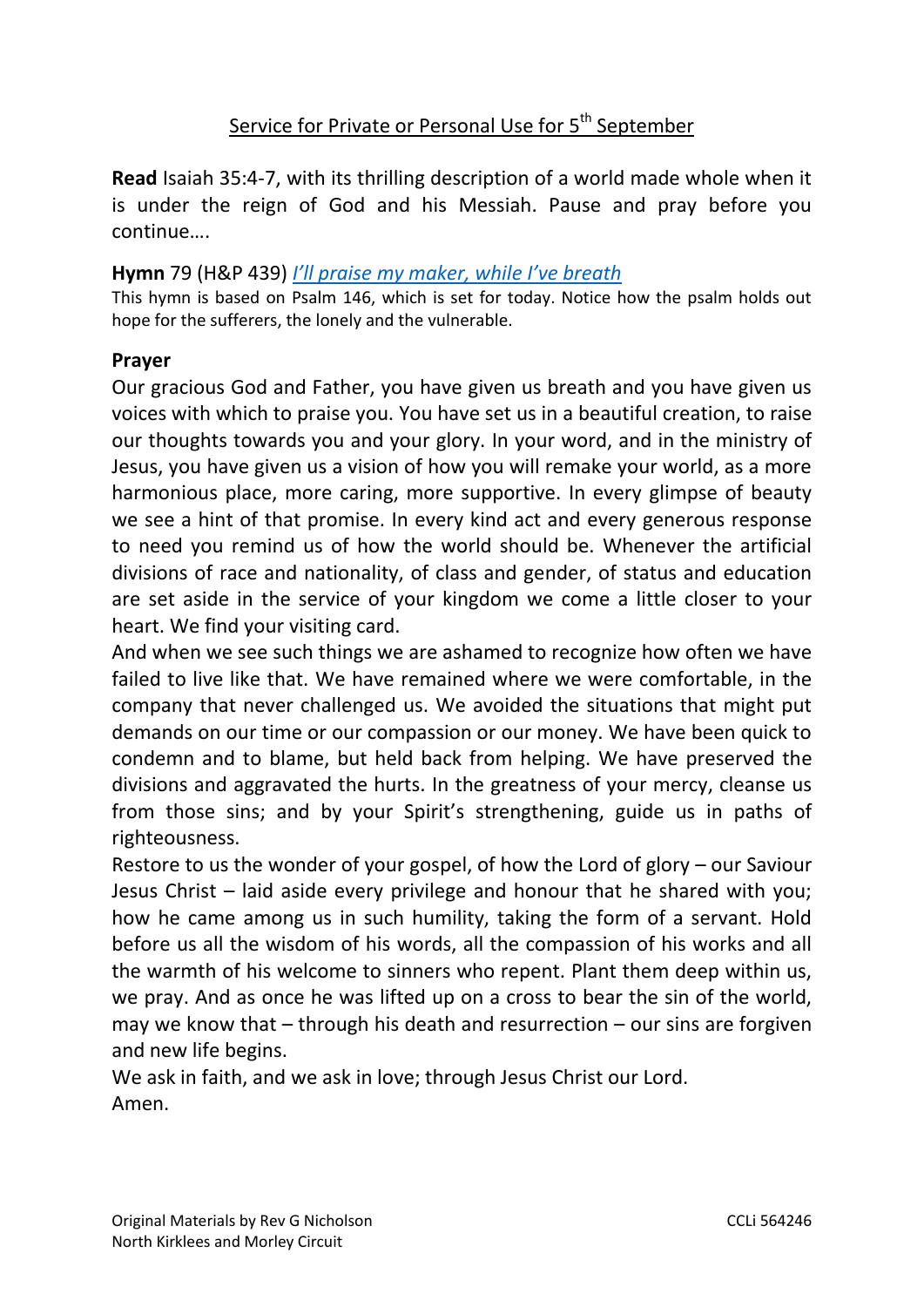### **Bible Readings**

[James 2:1-17](https://www.biblegateway.com/passage/?search=James+2%3A1-17+&version=NIV) *The verses at the end of chapter 1 speak about the nature of true/real religion, and in these verses James gives practical examples.*

[Mark 7:24-37](https://www.biblegateway.com/passage/?search=Mark+7%3A24-37+&version=NIV) *At the beginning of the chapter Jesus has been in controversy with Pharisees about the way in which they obsess about tiny details of the Law, but make excuses to avoid its major demands – religion, but no reality.*

### **Reflection**

The book of Ecclesiastes in the Old Testament says that "There is nothing new under the sun," and from experience we are inclined to agree. That is certainly the case where human nature is concerned. The same old weaknesses and failings crop up in every age. Whether it is greed or selfcentredness, whether it is the desire to exploit and dominate others and impose our will on them; the same old sins return again and again.

James identifies several ways in which prejudice infects us. Honesty compels us to accept his description as painfully close to the mark. When a visitor arrives at our church, don't we make a quick assessment of them? Are they smart, and deserving of attention; or are they a bit scruffy and short on hygiene, an embarrassment to be hidden away? Are they 'our sort of people'? And, yes: colour; racial prejudice is still found in many churches. How we act or speak when we don't stop to think reveals our real sense of values, our way of ranking who is important. It troubles me when we hold up 'celebrities' who claim to be Christians, as if their endorsement of the faith somehow makes it more credible. Paul reminded the Corinthians that not many of them were wise or powerful or of noble birth; their dignity and worth lay in God's love for them, and Christ's death for them.

People often read the story of Jesus and the Syro-Phoenician woman as if he had fallen into this prejudice trap; that there was a flaw even in his character. Had he also given in to the centuries- old hostility between Jews and Gentiles? Did he think that God's blessings were exclusively for Jews? Did he really intend to compare her to a dog, as many Jews would have done? (Put the word 'bitch' in the question, and you can see how offensive it was.)

But the story can be – and *should* be – read differently. We don't know the tone of voice in which he spoke: was it hostile, or was it encouraging? Was there a twinkle in his eye, which told her that he, at least, did not share those stereotype prejudices? Was he inviting her to meet him where those prejudices become irrelevant? Was he opening a door for her to show the depth and reality of her faith? *And was he challenging his disciples, as they listen and watch, to set aside their prejudices?*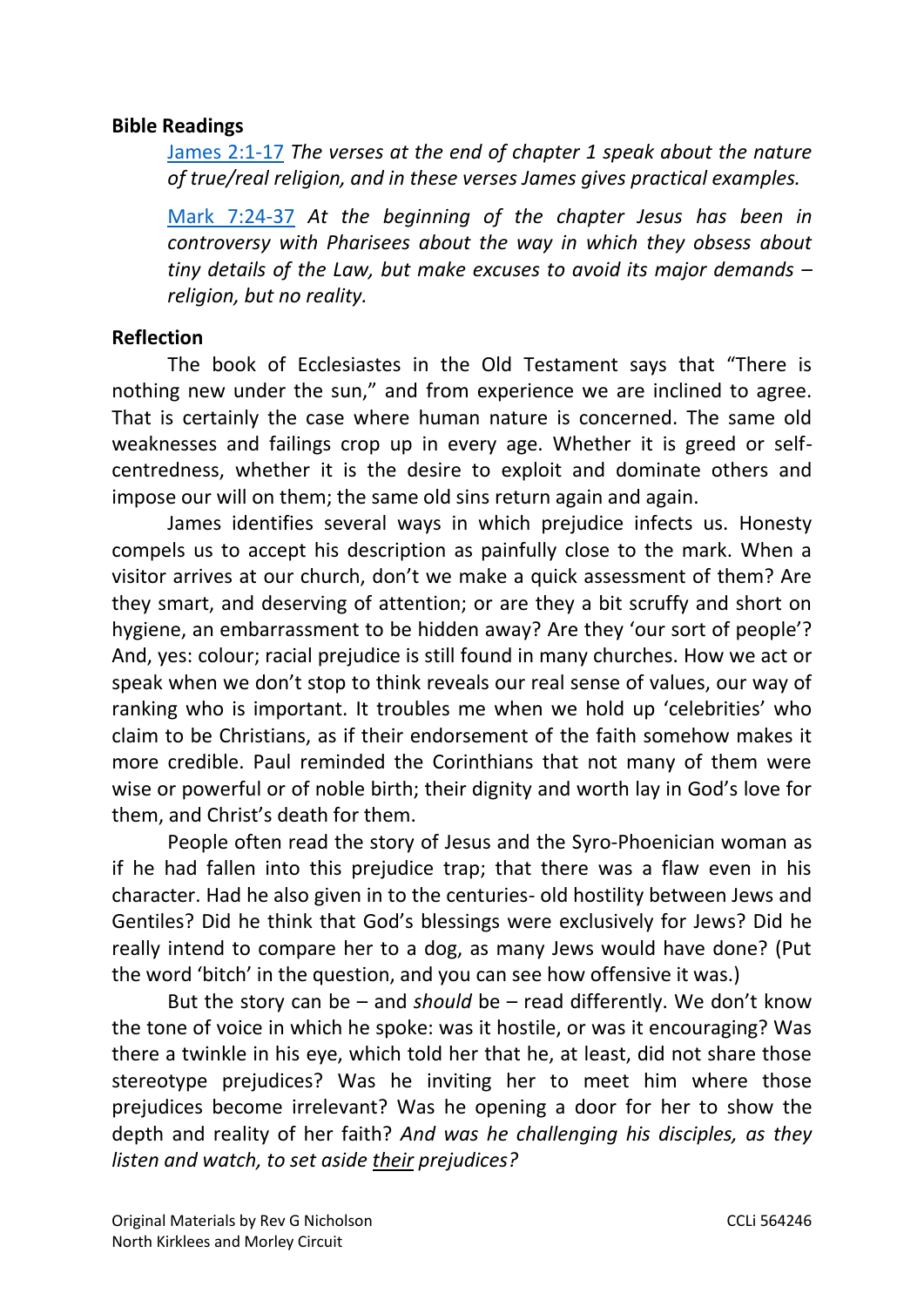She had displayed several special qualities already. Gentiles normally avoided Jews, but she had come to him. It was a risky business for a woman to speak to a man in public, but she had done so. To approach him with this request meant abandoning her old failed religion, and putting all her confidence in Jesus. By doing this in public, where her neighbours could see and hear and judge, she was exposing herself to great risks. Hers was faith, and it was best revealed by being challenged. She did not lose hope at the first refusal. (How many people say a brief prayer, and then give up because they didn't get what they wanted?)

The account in Matthew 15 is slightly fuller. There, Jesus commends her faith: "Woman, great is your faith!" He doesn't admire her sharp wit, or her clever argument, or her intense pleading, or even her obvious loving concern for her daughter. Faith. "Without *faith* it is impossible to please God," wrote the letter to the Hebrews. She trusted the power, and the compassion, and the willingness of Jesus; and she was not disappointed. How different she is from the slot-machine Christians, the people who imagine that they just pop a little prayer in, and will immediately get whatever it was they wanted. And if they don't get it immediately they blame God for letting them down. That is not faith, but superstition; and this woman rebukes us for it!

Last week we read at the beginning of this chapter of Mark about the empty reliance on old rituals and hair-splitting obedience to the small-print, while the more serious issues of God's good intention for humanity was ignored. This woman has grasped what the experts had missed.

Since this story has been preserved by two gospel writers I sometimes wonder if mother and daughter became part of the infant church. Surely they were known within the Church, where already Jews and Gentiles were becoming one in Christ. When their story was told in church, did they nudge each other, exchange knowing looks, and glow with quiet pride: "This is how we met Jesus." This is how the barriers of prejudice came crashing down – and they would today if we did not set limits on where the love of God can reach.

A glance at the other story in the gospel reading prompts the questions: Are my ears open to listen to Jesus (v35)? Do I speak plainly about him (v35)? Do other people see enough of Jesus in me, that they should say, "Jesus has done all things well." (v37) – Look what Jesus has done in that life!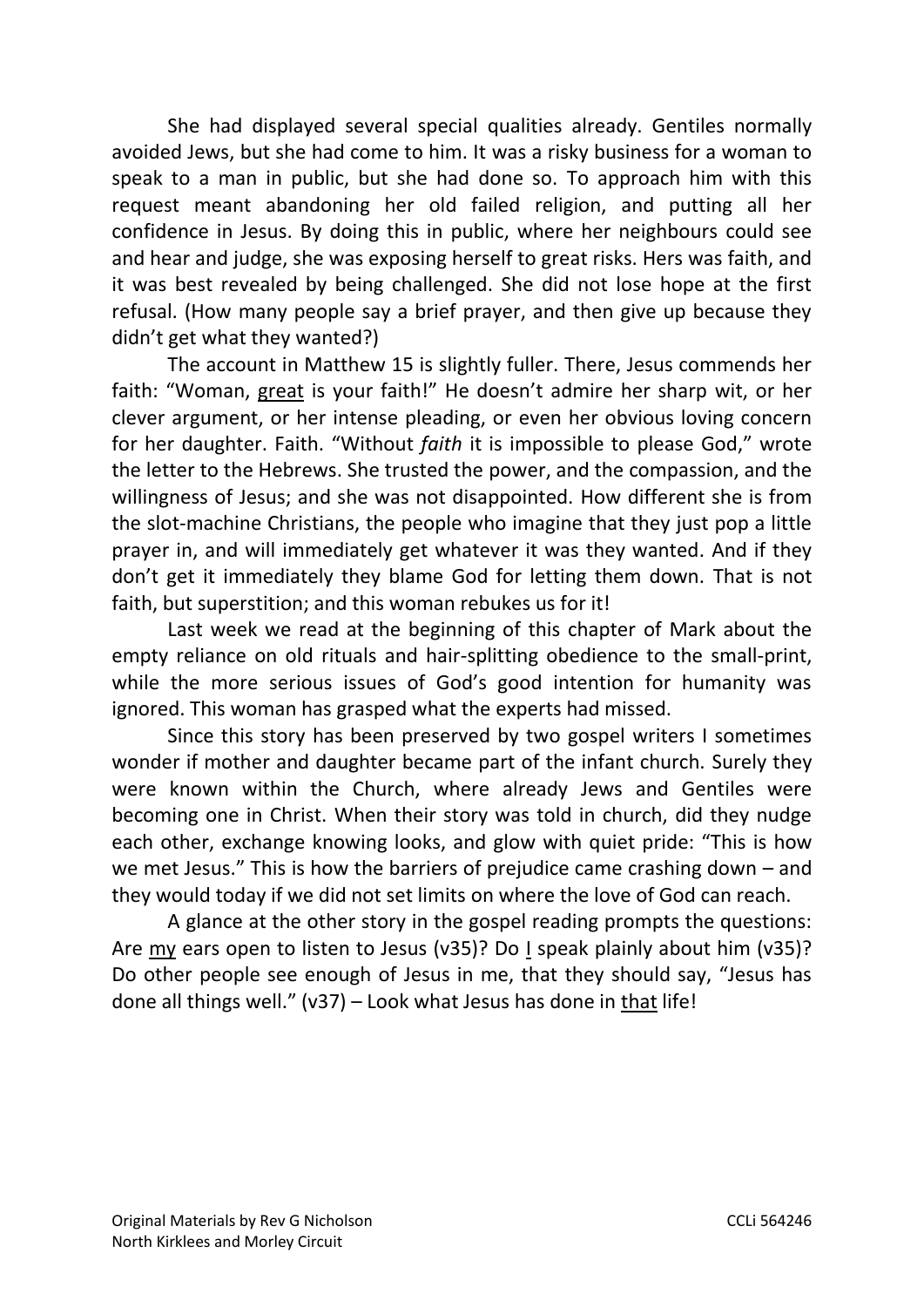# **Hymn** 255 (H&P 139) *[The kingdom of God is justice and joy](https://www.youtube.com/watch?v=mOrkdW5NAM0)*

### **Prayers of Intercession**

- What examples of prejudice have come to mind during these last few minutes? They may be things you have experienced or observed around you. They may, sadly, have happened in the life of the church. Whether you observed them, or were a victim, or were a guilty party, **pray** that the healing and reconciling love of Jesus will transform the people involved and the situations you remember.
- How can the church that you know best become a model of reconciliation and a sign of hope? **Pray** that you and your congregation may be fired with enthusiasm to achieve this.
- What stories in the news this week have particularly struck you? They may have been stories of suffering (such as the plight of refugees in Afghanistan, or victims of the earthquake in Haiti), or they may have been stories that inspire (such as competitors in the Paralympics).\* **Pray** that God's help may be given to those who suffer, and that inspiring stories may bring encouragement.
- Where do situations seem impossible? Where does it look as if every human effort and all human wisdom are unable to meet the challenge? **Pray** that God's greater power and his deeper wisdom may prevail, where human skill has failed.
- Today is the first Sunday of the new Methodist year. Many ministers have moved to fresh appointments, and many churches are welcoming a new minister – or perhaps are facing the difficulty of a shortage of ministers. **Pray** for ministers and circuits and congregations as this new year begins. May all seek God's grace, which is sufficient for every situation. May all set their sights on God's kingdom and glory. May all hold out the word of life as it is known in the gospel of our Lord Jesus Christ.

O Lord our God, as you have told us "in all things, by prayer and supplication with thanksgiving let your requests be made known to God," so we bring our prayers for the blessing of others and the glory of your name, through Jesus Christ our Lord. Amen.

*\*This service was prepared Friday 27th August, and other stories may be prominent in the news by 5th September.*

**The Lord's Prayer** – using whichever form of words you find most helpful